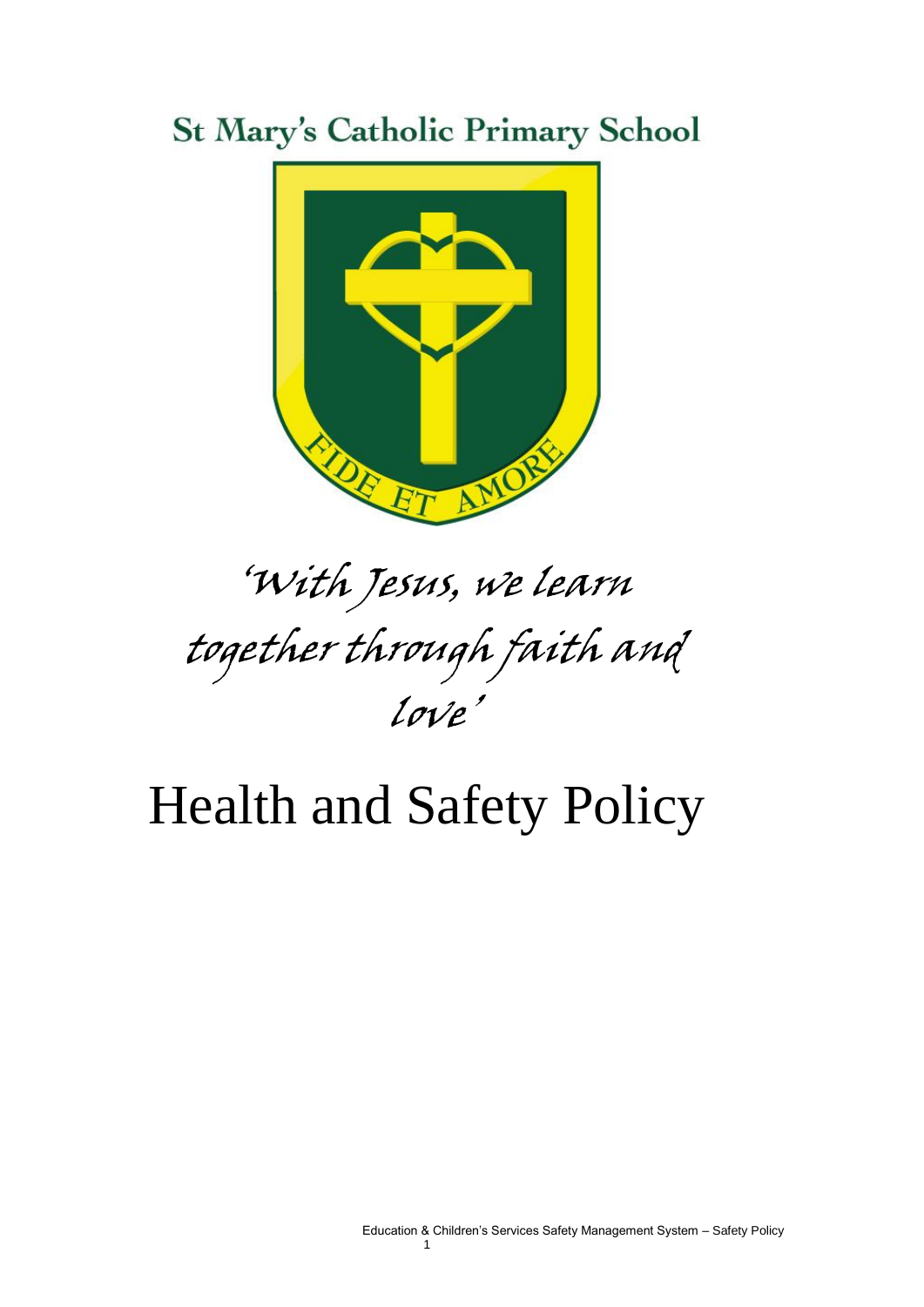## **Health & Safety Policy**

#### **Aim of Policy**

The aim of the Governing Body is to provide a safe and healthy working and learning environment for staff, pupils/students and visitors. The Governing Body believes that the prevention of accidents, injury or loss is essential to the effective operation of the St. Mary's and is part of the education of the children.

The Head Teacher, supported by the governing body at St. Mary's accepts its health & safety responsibilities under the Health & Safety at Work etc Act 1974 and associated legislation. In particular, we are committed to providing and maintaining a safe and healthy environment for our employees, pupils, visitors, contractors and all others that might be affected by our activities, so far as is reasonably practicable.

We will achieve this by:-

- Ensuring that health & safety measures are adequately and appropriately resourced
- Continual and effective improvement of our Health & Safety Standards
- Providing suitable and sufficient information, instruction and training to employees and to pupils
- Effective communication, co-operation and consultation
- A process of systematic risk assessment
- Monitoring and reviewing the effectiveness of our safety management
- Providing adequate supervision to those affected by our activities
- Engaging competent professionals where expertise is not available in house
- Reporting accidents internally and under Reporting of Illnesses, Diseases and Dangerous occurrences Regulations 1996
- Co-operating fully with the Local Education Authority

We can only achieve this by working in partnership with our employees. We expect all our employees to

- Take reasonable care of themselves and others in their care, particularly pupils
- Report any issues relating to health & safety to their line manager
- Co-operate fully with the Head Teacher and Governing Body in matters relating to health & safety
- Make full use and take reasonable care of any personal protective equipment provided to secure their health & safety
- Co-operate with the process of risk assessment
- Take all due regard to any information, instruction & training provided

| Signed: | Chair of the Governing Body |
|---------|-----------------------------|
|---------|-----------------------------|

Date: \_\_\_\_\_\_\_\_\_\_\_\_\_\_\_\_\_\_\_\_\_\_\_\_\_\_

| Signed: | Head Teacher |
|---------|--------------|
|---------|--------------|

Date:  $\Box$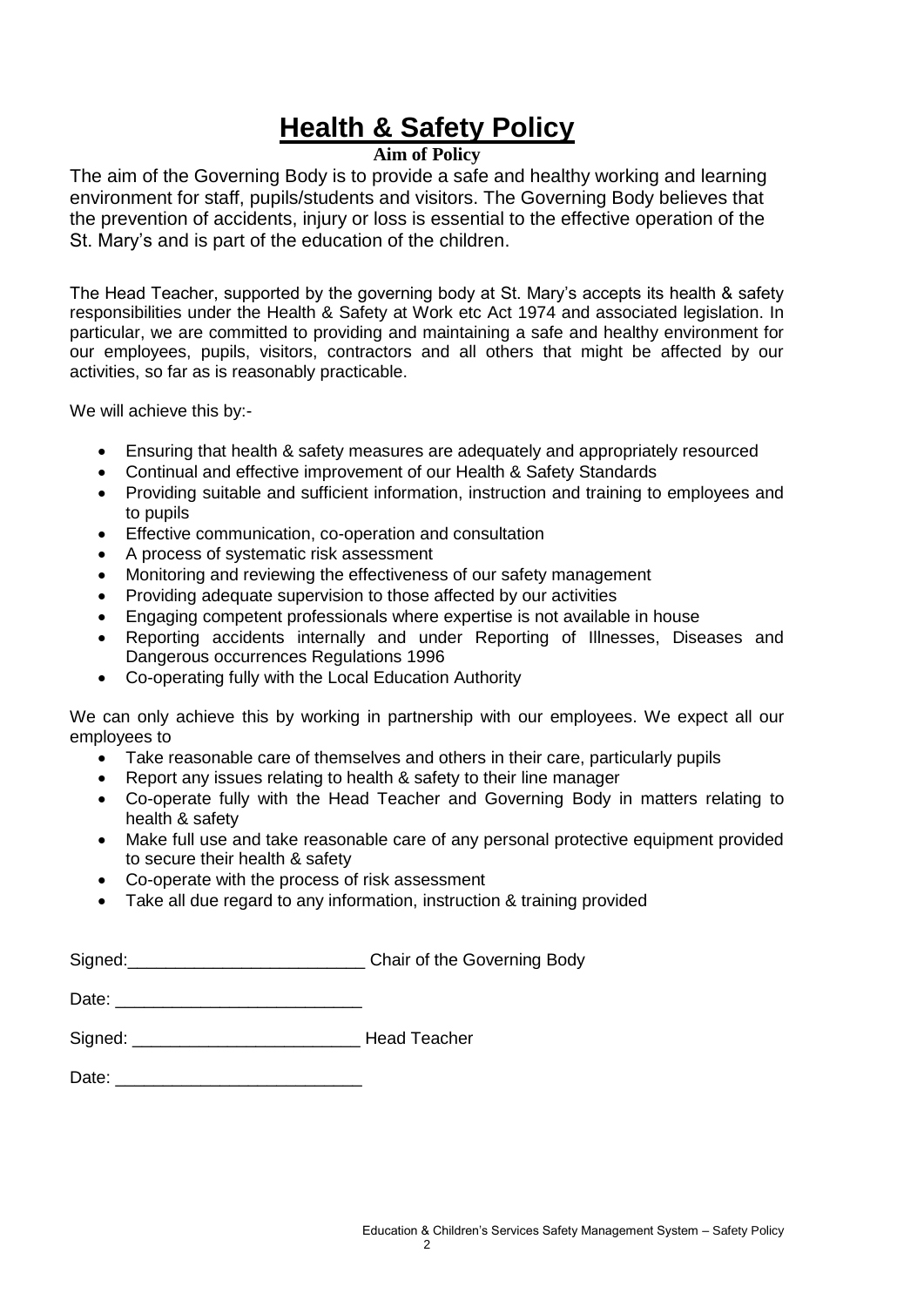At St. Mary's the statutory health, safety & welfare responsibilities fall on the governing body (as the employer) and on the head teacher and staff (as employees). The governing body has a legal duty to:

- Institute a health and safety policy and advise employees of it;
- Ensure, so far as is reasonably practicable, the health, safety and welfare of teachers and other education staff; the health and safety of pupils in school and on off-site visits; and the health and safety of visitors to schools, and volunteers involved in any school activity;
- Assess the risks of all activities, both in school and off-site, introduce measures to manage those risks, and tell employees about the measures;
- Ensure that staff are trained in their health and safety responsibilities; and,
- Take reasonable steps to make sure that the buildings, equipment and materials are safe and do not put the health of users and visitors at risk.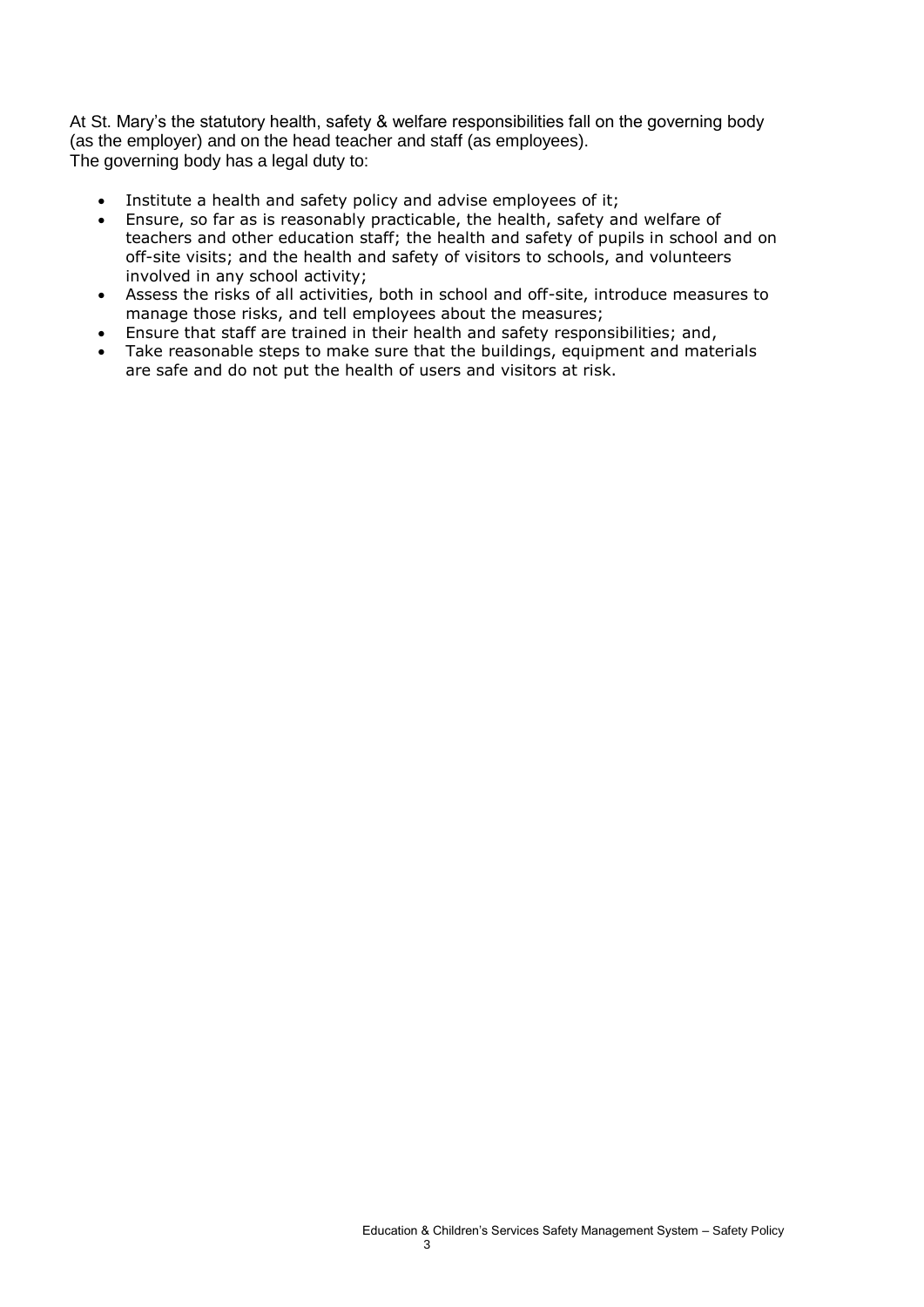### **Responsibilities**



**Responsibility Structure – Voluntary Aided** 

Responsibility and Communication

 **Advice and Communication**

.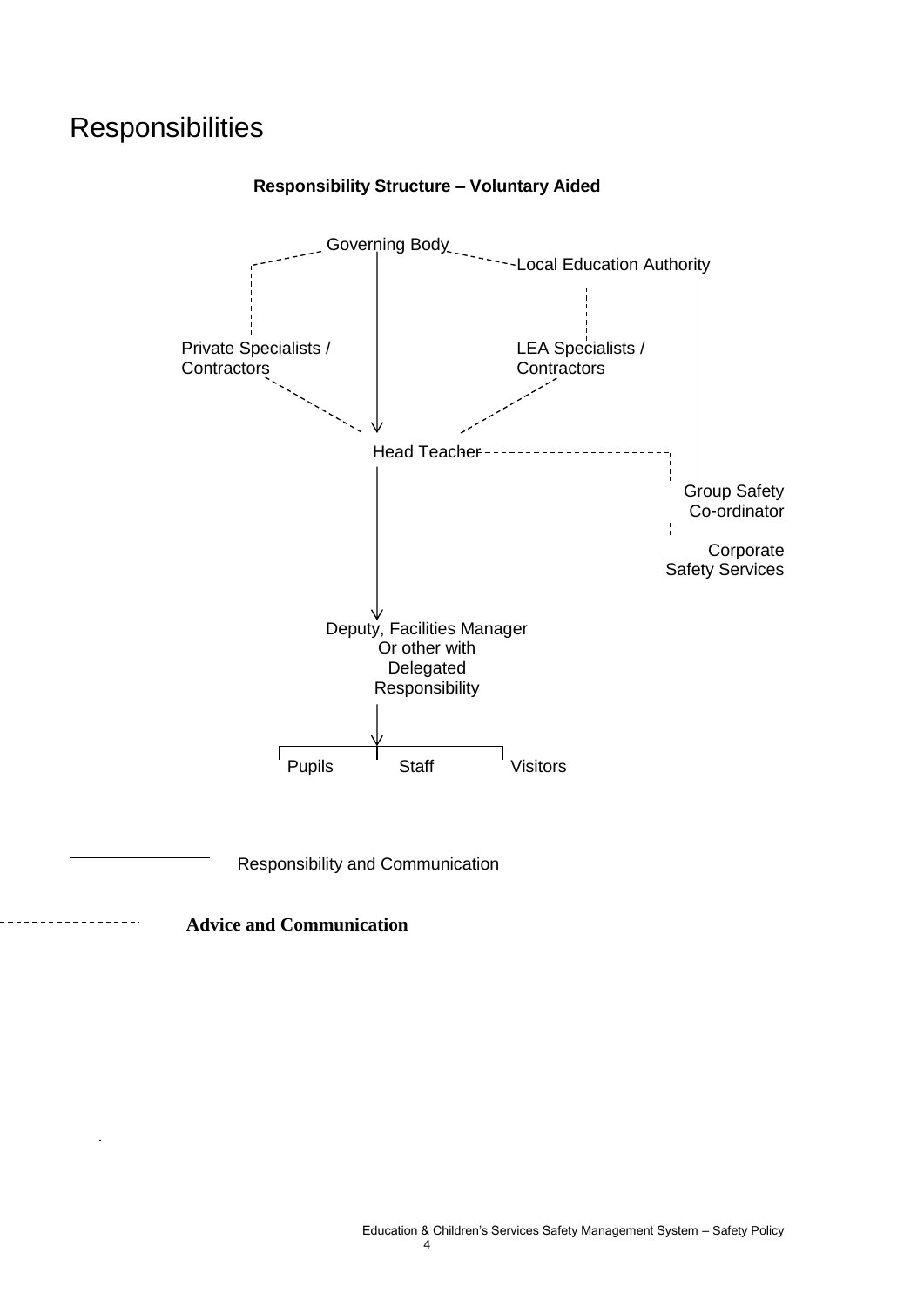#### **Day-to-Day Management Arrangements**

St. Mary's has a duty to comply with health & safety requirements on a day to day basis in school. They need to monitor daily that Health and Safety measures are in place in the school.

The Head teacher and governing body will ensure there are:

- Clear systems in place on the school site to monitor Health and Safety arrangements
- Promoting a climate conducive to health, safety & welfare
- Ensuring that all staff are health & safety aware
- The identification of hazards and management and elimination or reduction of associated risks

The LEA will make available to schools, guidance & procedures on specific issues relating to health, safety & welfare.

#### **The Governing Body**

.

The Governing body and Head Teacher is responsible for the day to day management of site name. The Governing Body will:-

- 1. Ensure that sufficient safety equipment, including fire fighting and first aid equipment, is provided to standards set by the local authority
- 2 Ensure that the site and buildings are regularly inspected and that sufficient funds are made available to deal with any work required for health and safety reasons
- 3 Ensure that the plant and equipment is regularly inspected and that chemicals are kept in a safe condition and safely stored
- 4 Ensure that the emergency procedures are regularly tested
- 6 In consultation with the Head teacher, ensure that the Health and Safety Policy is followed and regularly reviewed and updated
- 7 Ensure that goods purchased from the school's budget conform to national and local authority standards
- 8 Ensure that the accident reporting procedure is followed and that accidents are investigated in order to try and prevent a recurrence
- 9 Provide the resources for training staff in first aid, fire fighting and other aspects of health and safety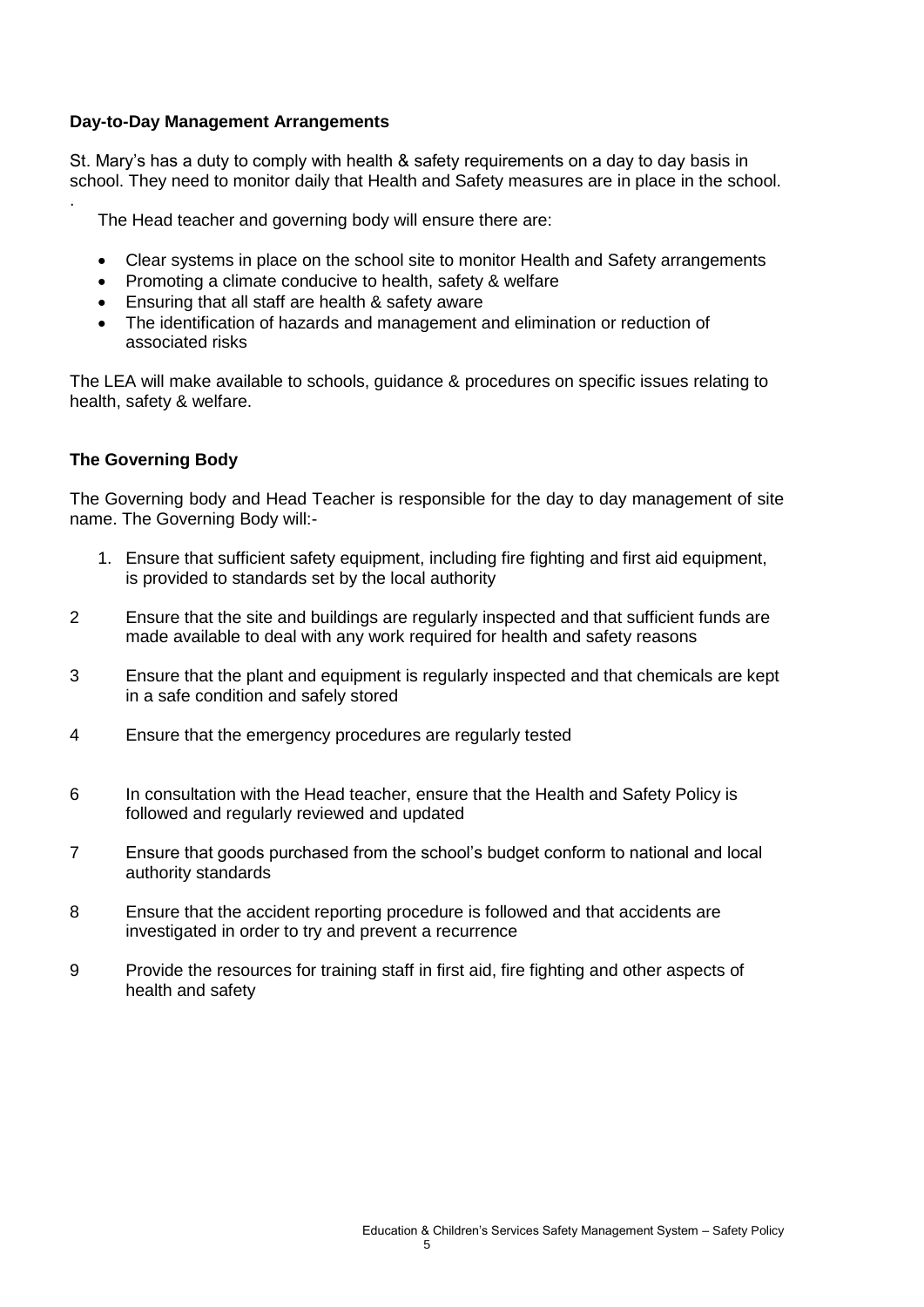#### **The Head Teacher**

The head teacher is responsible for implementing Health & Safety standards throughout St.Mary's

The Head Teacher will:-

- Ensure that sufficient safety equipment, including fire fighting and first aid equipment.
- Ensure that the site and buildings are regularly inspected and that sufficient funds are made available to deal with any work required for health and safety reasons
- Ensure that the plant and equipment is regularly inspected and that chemicals are kept in a safe condition and safely stored
- Ensure that the emergency procedures are regularly tested
- In consultation with the Governors prepare a safety policy and ensure that it is followed and regularly reviewed and updated
- Ensure that goods purchased from the school's budget conform to national and local authority standards
- Ensure that the accident reporting procedure is followed and that accidents are investigated in order to try and prevent a recurrence
- Provide the resources for training staff in first aid, fire fighting and other aspects of health and safety
- Inform Staff and Governors of Health and Safety Measures.

#### **All Employees and Governors**

.

Employees must ensure that the decisions that they make (or the decisions that they do not make) are in compliance with their health & safety policy and procedures made under it.

All employees should be aware that failures to comply with statutory or Company health, safety and welfare requirements or acts of negligence (including mis-use of safety related equipment) are liable to be dealt with under the Disciplinary Procedure.

In particular, employees must not put site name into a position where the organisation is at risk of criminal or civil litigation by their actions particularly in relation to

- **Consent**  being aware of a safety issue that is going on and actively agreeing to it, going along with the non-compliance
- **Connivance** being aware of what is going on and turning a blind eye, pretending the situation does not exist
- **Neglect**  actively breaching a legal requirement or obligation

If employees are unable to fulfil their own obligations this must be reported to their line manager in writing and the problem escalated until it can be resolved.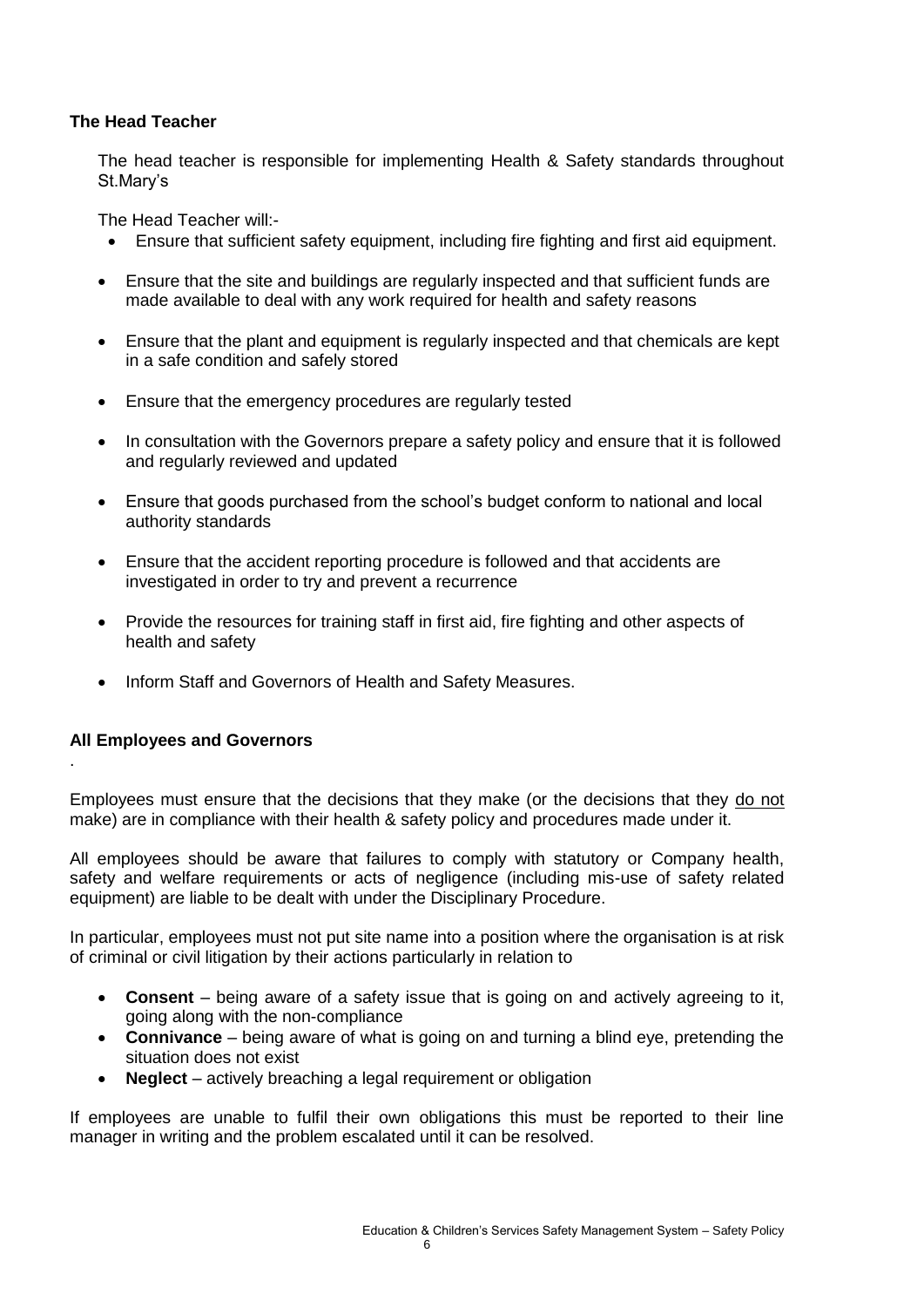Any employee actively ignoring safety instructions will be personally responsible for their actions and may also be personally prosecuted. As health & safety law is criminal law this would mean holding a criminal record.

All employees and governors have the following responsibilities:-

- 1. Taking reasonable care of the health, safety and welfare of themselves and others who may be affected by their acts or omissions, including safeguarding the well-being of all visitors and pupil at premises under their control;
- 2. To make themselves familiar with the safety policy statement and relevant procedures made under it.
- 3. Co-operating fully with their superiors and with individuals who have delegated responsibilities to manage safety within their premises as required to secure compliance and ensure that procedures can be fully implemented locally.
- 4. Working with pupils, visitors, contractors and those that may be affected by decisions made in line with procedures and associated health & safety legal requirements.
- 5. To report any hazards that they identify to their immediate superior, if relevant.
- 6. To attend safety training when training needs identify that this is required.
- 7. Participating in, and contributing to, risk assessments carried out for areas of work that they control or have expertise in.
- 8. To effectively supervise employees under their control and ensure that their work is fully risk assessed
- 9. To co-operate and follow controls where risk assessments identify that action is required.
- 10. To manage contractors appointed by them in line with the safety procedure on contractor management.
- 11. Ensuring that where they are required to keep safety records this documentation is kept up to date and is available for inspection as and when required.

#### General Guidelines for All Employees

- **DO** make yourself familiar with emergency and fire procedures for your work environment
- **Do** carry out a risk assessment if children are going on any trips or are leaving the school premises
- **DO** take note and follow any specific Health & Safety instructions given to you by others or provided via signage
- **DO** comply with any local rules if you are on someone else's premises
- **DO** make yourself familiar with hazards in your working environment where ever this may be
- **DO** request information on hazards where you are working on other peoples premises
- **DO** ensure that your work has been risk assessed and follow relevant controls
- **DO** report unsafe working practices that you have become aware of
- **DO** report potential slip, trip and fall hazards e.g. damage to floor surfaces
- **DO** request assistance if you are unsure of your responsibilities or safety precautions that apply within your work
- **DO** complete risk assessments if you are asked to do so
- **DO** comply with site name monitoring requirements if you work alone
- **DO** complete a DSE assessment if you are a display screen user
- **DO NOT** use electrical equipment if it appears to be faulty
- **DO NOT** overload electrical appliances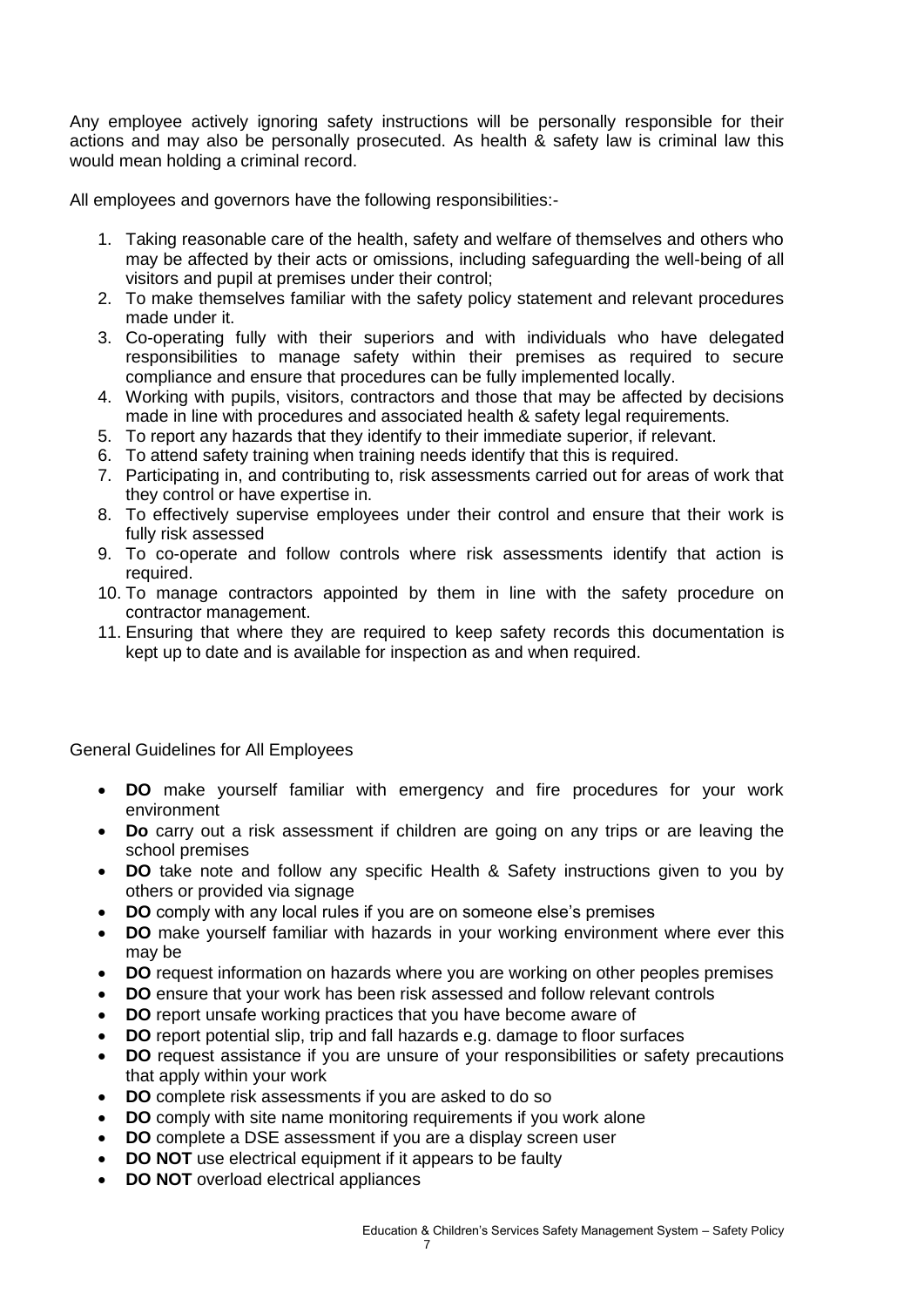- **DO NOT** repair or use equipment you have not been trained to use
- **DO NOT** lift or move loads that are clearly too heavy for one person to lift
- **DO NOT** put yourself at risk by accessing areas that are clearly unsafe
- **DO NOT** put others at risk by taking them into environments that are clearly unsafe
- **DO NOT** access fragile surfaces or roofs without appropriate precautions being in place
- **DO NOT** tamper with fire equipment or other equipment provided to safeguard health & safety
- **DO NOT** ignore control measures that have been put in place as a result of a risk assessment to protect you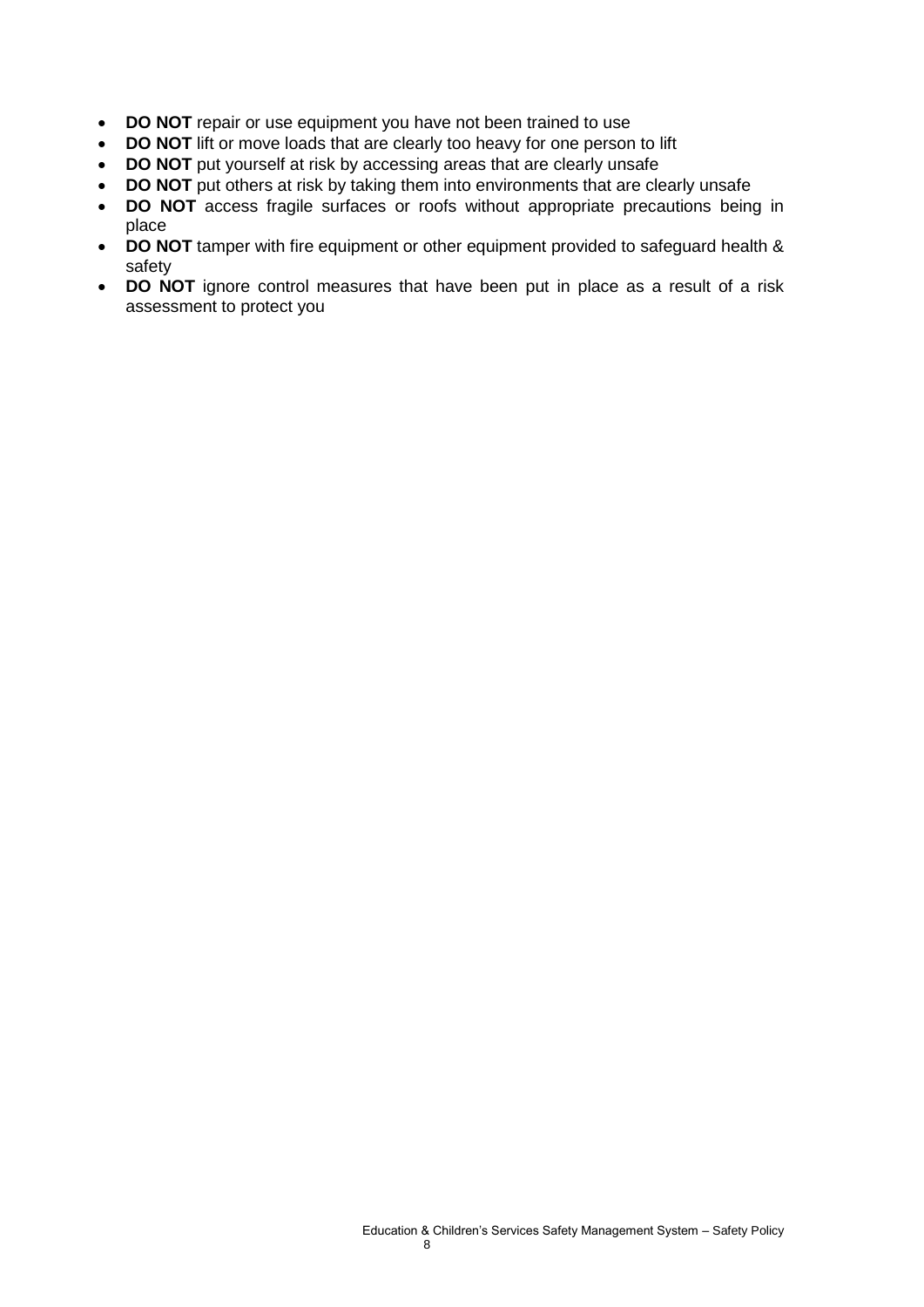#### **Contractors on the Premises**

Contractors are appointed by St. Mary's. As specified in detail within the St. Mary's site rules contractors and their employees who work unsafely on Educational Establishments will be asked to leave.

Contractors are responsible for:-

- 1. Taking reasonable care of the health, safety and welfare of themselves and others who may be affected by their acts or omissions, including safeguarding the well-being of pupils, employees, visitors and members of the public who may be affected by their activities;
- 2. Complying with the Health & Safety at Work Act 1974 and all legal requirements made under it;
- 3. Adhering to contractor safety rules when operating in any part of the business;
- 4. Observing any site specific procedures that may be in place on site including those relating to emergency procedures and signing in/out.
- 5. Complying fully with requests for information as requested and as specified within the group procedure on contractor management. In particular in relation to the provision of risk assessments and method statements
- 6. Notifying their contact of any incidents on site as per the procedure on the reporting of incidents.
- 7. Notifying their contact, in writing, if they have insufficient resources, competence or safety systems in place to undertake work in accordance with legal requirements and group policy and procedures.

#### **Consultation**

St. Mary's is committed to involving and consulting employees at all levels in the maintenance of health and safety standards, as required by the H&S (Consultation with Employees) Regulations 1996.

Consultation within the group will occur as follows:

- 1. Health and Safety will be on the Agenda of all Governing Body Meetings.
- 2. Health and Safety will be on staff agendas when the need arises

3. Members of the school community will be consulted on issues relating to Health and **Safety** 

4. The action plan will be shared with all staff and governors. Parents will also be informed about issues relating to Health and Safety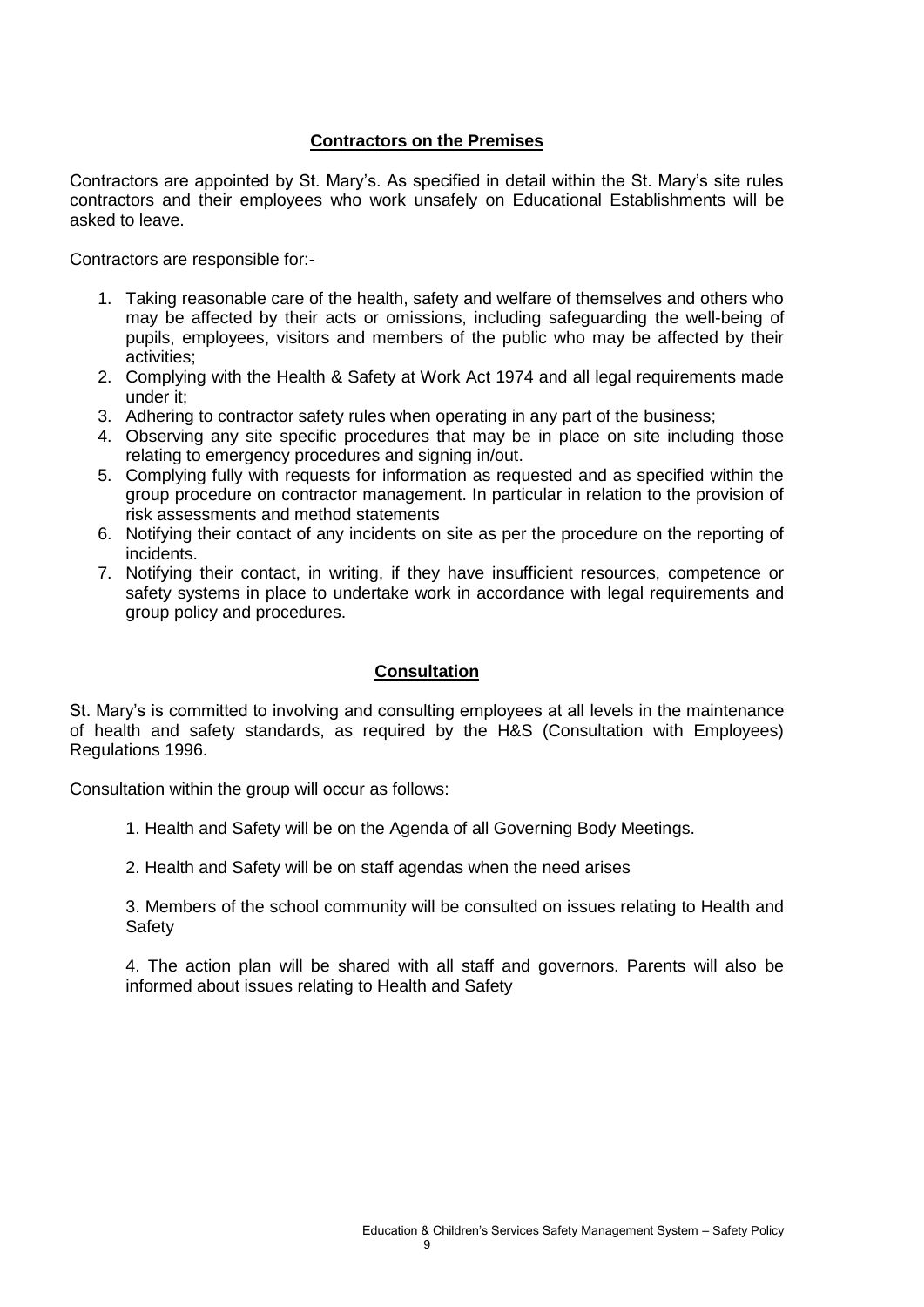#### Health and Safety Procedures in the school

Annually the school will carry out their own internal Health and Safety Audit and present this to the Governing Body

The school will follow all procedures relating to all polices connected with Health and Safety in the school

The Premises Committee will carry out an external check of the school and will have a walk around the premises. The Head Teacher will also report to them on any issues relating to Health and Safety.

Using contractors from the LEA and also From DHP the school will carry out annual safety tests on a range of areas (e.g. Water, electrical items, etc.).

The Site Services Officer will carry out weekly and daily checks on the premises relating to the condition of the building and the fire alarm etc.

Staff will receive appropriate Health and Safety training at different times throughout the year according to the needs of the school. Memos relating to Health and safety will also be shared.

A clear Action plan is place for Health and Safety and this will be followed throughout the year.

Risk assessments will be carried out throughout the year concerning the site and off site visits

Fire alarm procedure checks will be carried out each half term.

Ensuring that Health and Safety Handbooks and Asbestos Log are kept up to date;

Ensuring that the correct accident reporting procedures are followed and that where appropriate accidents are investigated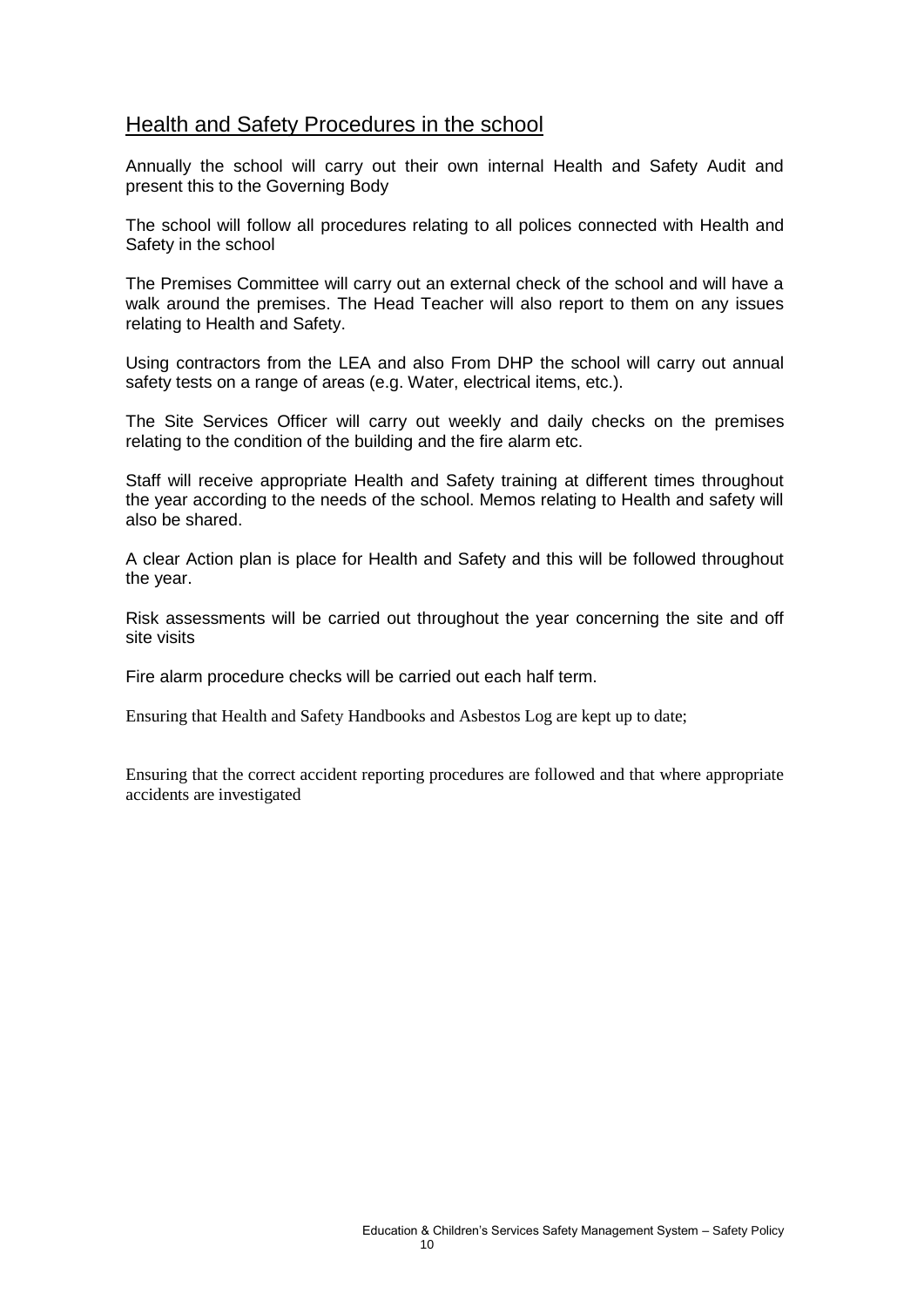### Appendix – Legal Background to Policy, Procedures and Organisational Arrangements

#### **Health & Safety at Work Act**

The **Health & Safety at Work Act 1974** provides a legal framework for safety responsibility and is the main piece of legislation from which all other safety regulations are formed.

The European Union may develop directives, of which their have been a wide range that relate to safety. In the UK these directives are developed into a variety of regulations.

The main sections relating to organisation and responsibility are as follows:-

#### **Section 2**

"It shall be the duty of every employer to ensure, so far as is reasonably practicable, the health, safety and welfare of his employees"

#### **Section 3**

"It shall be the duty of every employer to conduct his undertaking in such a way as to ensure, so far as is reasonably practicable, that persons not in his employment who may be affected thereby are not thereby exposed to risks to their health or safety"

#### **Section 7**

It shall be the duty of every employee while at work –

- (a) to take reasonable care for the health and safety of himself and of other persons who may be affected by his acts or omissions at work; and
- (b) as regards any duty or requirement imposed on his employer or any other person…..to cooperate with him so far as is necessary to enable that duty or requirement to be performed or complied with

Safety responsibilities are set by law. By clarifying them in this section of the safety management system they are clarified for those individuals that hold responsibilities.

Safety controls should bring risk down to the lowest level that is reasonably practicable.

In deciding if it is reasonably practicable to control a risk it is necessary to consider:

- Who and how many people could be affected if the hazard is not controlled?
- Has there already been incidents or near misses reported?
- What is the potential outcome? i.e. is it possible that someone could be killed or only suffer minor injury?
- What do legal requirements, codes of practice and Savills procedures say you should do?

Versus the financial implications of introducing the control within the available resources. If there is the possibility of death, high value or multiple claims it will probably be reasonably practicable to follow through the control no matter what the cost implications are.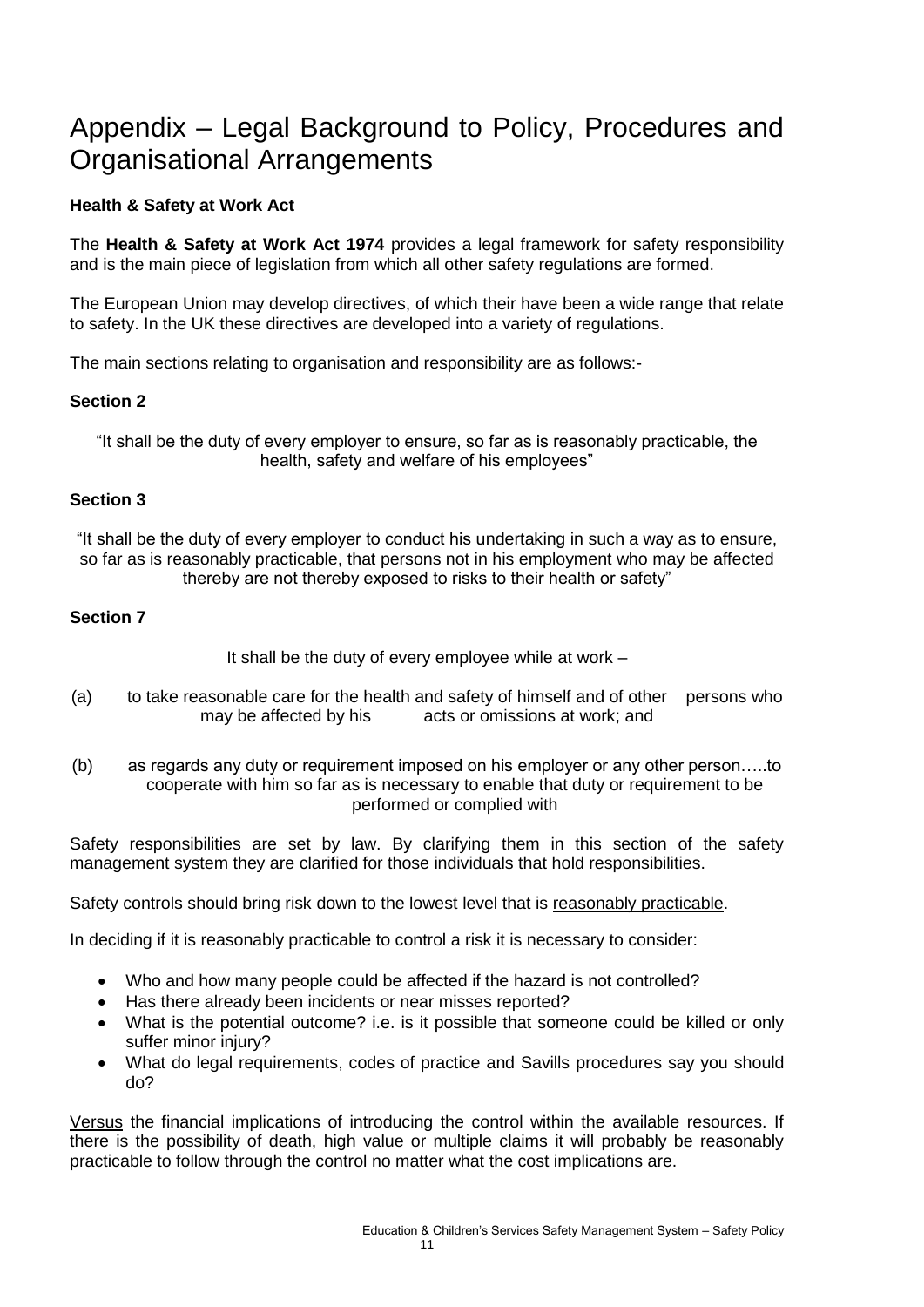#### **The Management of Health & Safety at Work Regulations 1999**

These regulations are made under the Health & Safety at Work Act 1974 and they specify even more clearly how an organisation must have a framework of responsibility in order to comply fully with safety requirements.

In particular:

|    | <b>Regulation   Overview of Requirement</b>                                                                                                                                                                                                                                |
|----|----------------------------------------------------------------------------------------------------------------------------------------------------------------------------------------------------------------------------------------------------------------------------|
| 3  | suitable and sufficient<br>risk assessments<br>Requires that<br>are<br>undertaken, covering all risks to employees whilst they are at work<br>and to others affected by his undertaking. Assessments are to be<br>regularly reviewed and updated as and when work changes. |
| 4  | Requires that every employer has arrangements, commensurate to<br>the size of his undertaking to effectively plan, organise, control,<br>monitor and review safety.                                                                                                        |
| 5  | Requires that health surveillance be undertaken as required within a<br>risk assessment                                                                                                                                                                                    |
| 6  | Requires that competent people should be appointed, preferably<br>internally, to assist with the employer's duties. It also states that they<br>should be provided with adequate resources and be assured full co-<br>operation.                                           |
| 8  | Requires the employer to communicate effectively with their<br>employees particularly in relation to preventative and protective<br>measures and any safety procedures.                                                                                                    |
| 9  | Is a general duty of co-operation where different employers have<br>shared or overlapping responsibilities                                                                                                                                                                 |
| 10 | Requires employers to provide hazard information and instruction to<br>those working within his undertaking whom he may not directly<br>employ. This information should include dealing with on site<br>emergency.                                                         |
| 11 | Requires employers to provide safety training to their employees as<br>their work or risks to them change. It also specifies that training<br>should be undertaken periodically where appropriate.                                                                         |
| 12 | Requires employees to co-operate with their employer and follow<br>advice and instruction given to them in respect of safety                                                                                                                                               |
| 13 | Relates to temporary workers and specifies that they must be<br>protected by the employer and provided with training, information and<br>health surveillance if required for the role that they are appointed to<br>undertake                                              |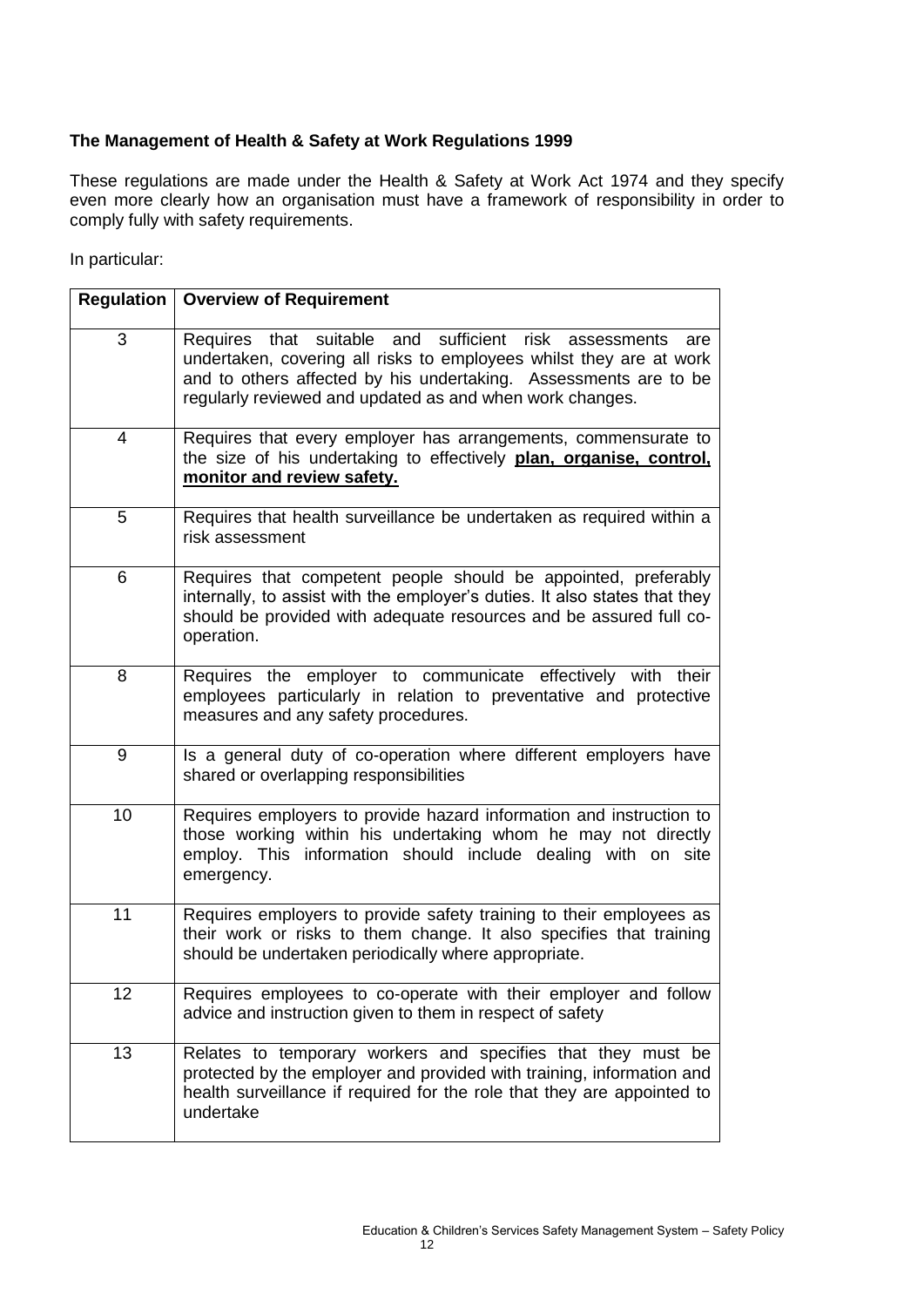#### **HSG 65**

The HSE has produced a code of practise, HSG 65, which describes how any organisation should build its safety management strategy. In particular, it provides guidance for complying with regulation 4 above.

 **Policy** There has to be a clear policy in place that provides the organisation with direction.

> The safety policy statement is signed at the highest level and clearly sets out the organisations aims and objectives. This is the document at the beginning of this section

 **Organising** There has to be an effective management structure in place for delivering the policy described above. There must be a shared common understanding of the organisations vision, values and beliefs with active safety leadership by senior managers.

> Individuals hold key safety responsibilities and these are outlined below.

 **Planning** There must be a planned and systematic approach to implementing the safety policy through an effective safety management system.

> The safety management system has been provided for all Educational Establishments to meet its health & safety needs. This system contains specific procedures, checklists and even blank letters that sites can use to fulfil their safety responsibilities.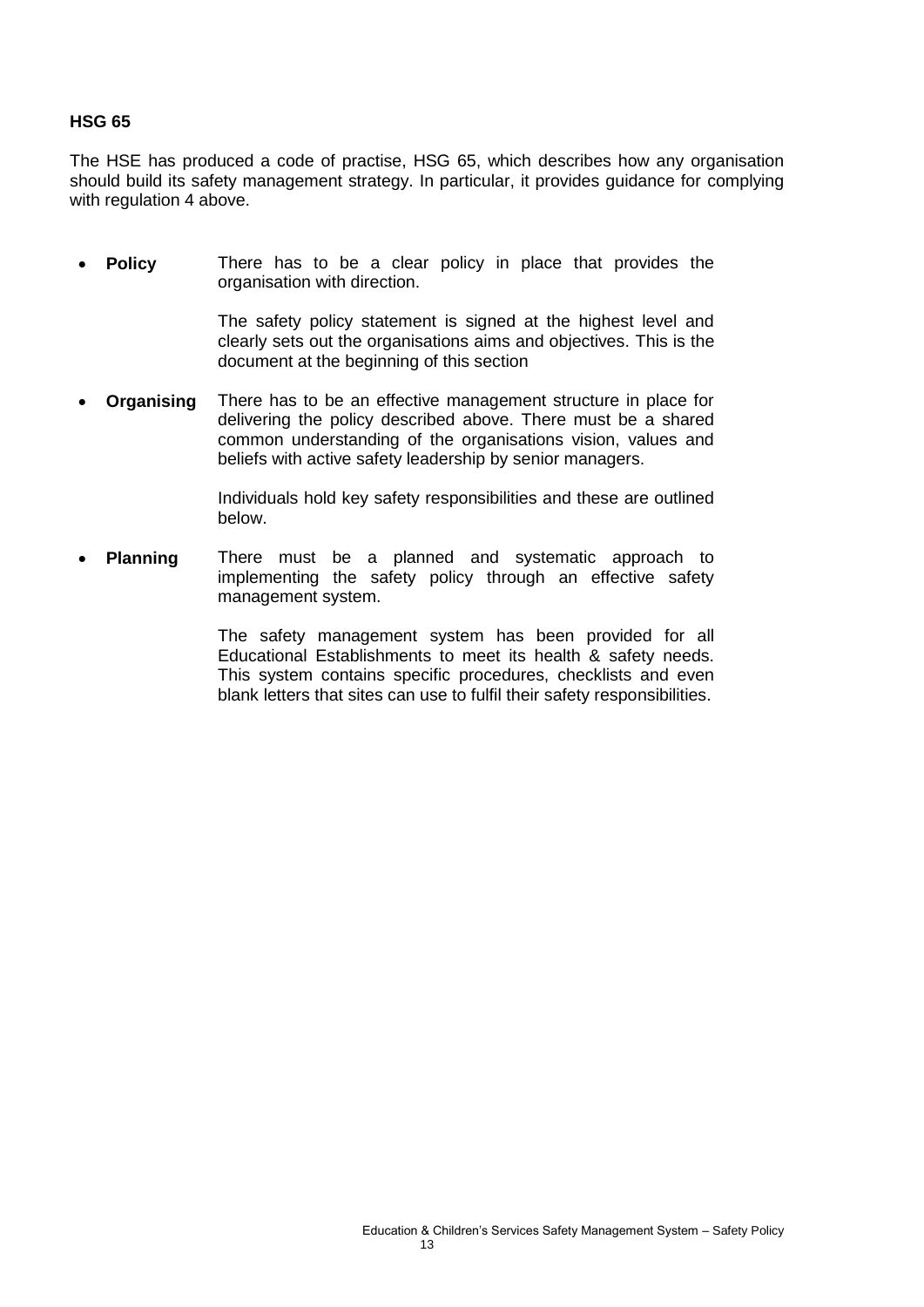**Monitoring** Performance must be measured against agreed standards to determine where improvement is required and should cover all aspects of the management system.

Performance is measured in a variety of ways.

All Educational Establishments complete checklists and risk assessments. Internal audits are conducted via the safety coordinator where the council is the employer

All incidents are required to be reported to the safety co-ordinator. Lessons learnt form the basis of the safety management system.

 **Review** There has to be a process of review so that progress against the organisations safety objectives is clear. After the review has been undertaken policy may have to be amended and the cycle begins again.

> Review is undertaken on a constant basis but also by central safety services

#### **What does this mean in practice?**

Individuals have safety responsibilities commensurate with their decision making abilities. Directors, senior managers, Governing bodies and Head Teachers have the greatest responsibilities. Their single most important duty is to ensure that they are allocating adequate resources toward risk management and safety compliance.

Each management level is responsible for the one below and accountable to the level above.

#### **Resourcing Safety**

Legal requirements state that adequate resources must be provided for compliance with safety standards. Resources include:

- Time to implement controls and procedures
- Provision of training and providing people with the time to attend courses
- Time for managers to supervise employees effectively and ensure that controls are in place
- Access to safety information
- Funding where additional expertise is required e.g. to undertake specialist risk assessment such as water risk assessment.

In many cases the resources that are required are time, training and good management support. Costs may also have to be incurred but there will be benefits where this is the case such as:

- Higher employee satisfaction
- Lower employee absence
- Lower staff turnover
- Greater team working and co-operation
- Improved communication in all aspects of the business